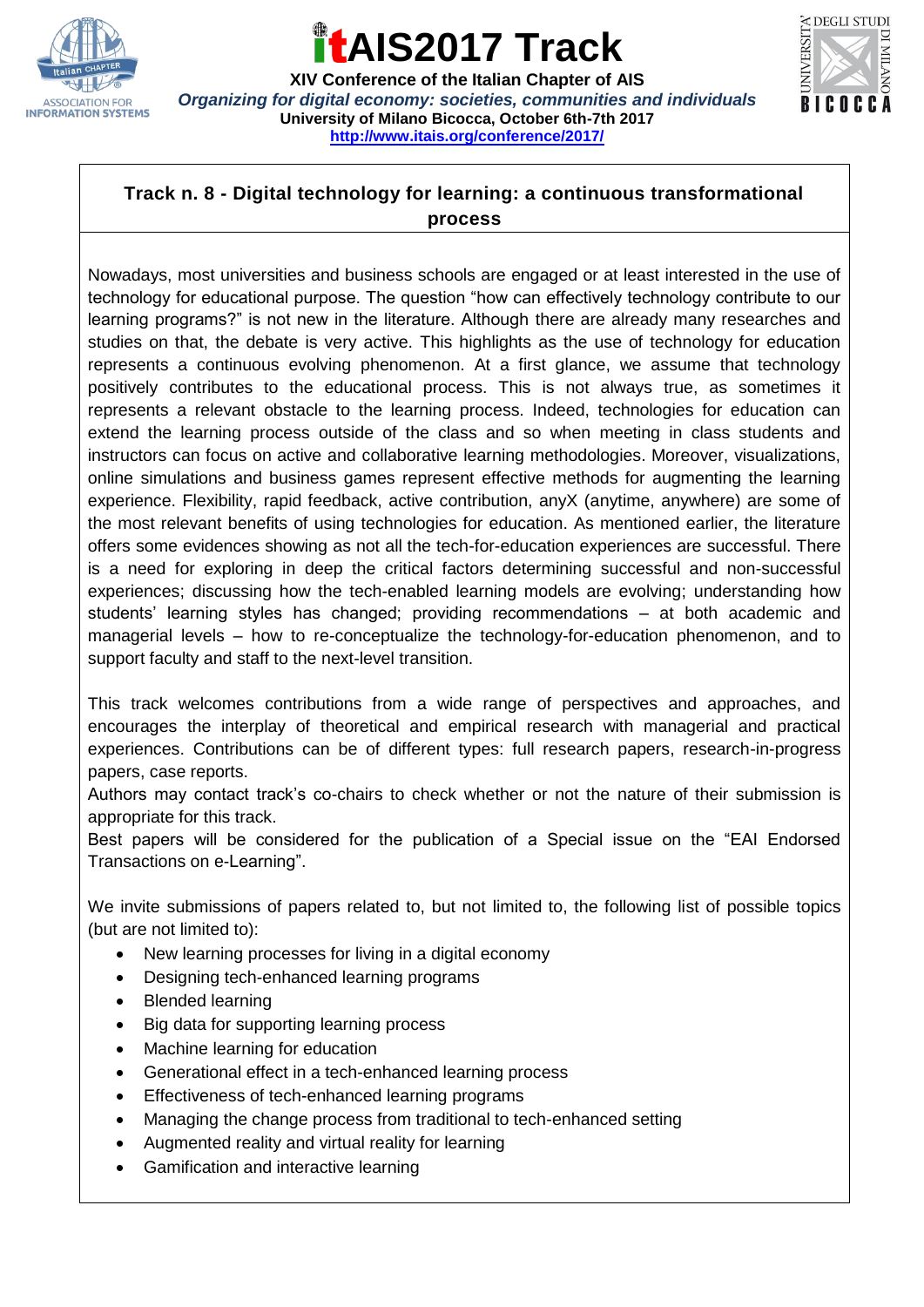

# **AIS2017 Track**

**XIV Conference of the Italian Chapter of AIS** *Organizing for digital economy: societies, communities and individuals* **University of Milano Bicocca, October 6th-7th 2017 <http://www.itais.org/conference/2017/>**



| <b>Track Co-Chairs</b>                                                                          |                                                                                                                                                                                                                                                                                                                                                                                                                                                                                                                                                                                                                                                                                                                                                                                                                                                                                                                                                                                          |
|-------------------------------------------------------------------------------------------------|------------------------------------------------------------------------------------------------------------------------------------------------------------------------------------------------------------------------------------------------------------------------------------------------------------------------------------------------------------------------------------------------------------------------------------------------------------------------------------------------------------------------------------------------------------------------------------------------------------------------------------------------------------------------------------------------------------------------------------------------------------------------------------------------------------------------------------------------------------------------------------------------------------------------------------------------------------------------------------------|
|                                                                                                 |                                                                                                                                                                                                                                                                                                                                                                                                                                                                                                                                                                                                                                                                                                                                                                                                                                                                                                                                                                                          |
| Name - Surname<br>(primary contact)<br><b>Title</b><br>E-mail<br>Affiliation<br>Short Biography | <b>Leonardo Caporarello</b><br>Dr.<br>leonardo.caporarello@unibocconi.it<br>Bocconi University, and SDA Bocconi School of Management, Italy<br>Leonardo Caporarello is Director of BETA, the Center for innovation in<br>teaching and learning, at Bocconi University. Leonardo is SDA Professor of<br>Organization at SDA Bocconi School of Management, where he is Director<br>of the Learning Lab. His main research, teaching and advisory topics are in<br>the field of organizational transformation and change management.<br>Leonardo has a long and wide experience on graduate and executive<br>education programs. He is faculty member of the SDA Bocconi Global<br>Executive MBA, and faculty member of the Bocconi Mumbai International<br>School of Business. Leonardo has got a specialization in Negotiation and<br>Influencing at Harvard Law School. His recent publications are in the field<br>of blended learning and the use of technology for learning purposes. |
| Name - Surname<br><b>Title</b><br>E-mail<br>Affiliation<br><b>Short Biography</b>               | Anna Inesta<br>Dr.<br>ana.inesta@esade.edu<br><b>ESADE Business &amp; Law Schools, Spain</b><br>Anna Inesta is Director of the Center for Educational Innovation at ESADE<br>Business and Law Schools, Ramon Llull University in Barcelona. She<br>collaborates with different academic and staff departments of the school to<br>drive forward the organizational transformation involved in different<br>educational innovation projects, in the development of faculty's teaching<br>competences and in the design and implementation of the school's online<br>strategy. BA in English, MA in Multimedia Pedagogies and Ph.D. in<br>Educational Psychology, her main areas of research are related with<br>educational innovation leadership at a course and program level, as well as<br>with academic writing regulation.                                                                                                                                                          |
| Name - Surname<br>Title<br>E-mail<br>Affiliation<br><b>Short Biography</b>                      | Giovanni Vincenti<br>Dr.<br>gvincenti@ubalt.edu<br>University of Baltimore, USA<br>Giovanni Vincenti is an Assistant Professor at the University of Baltimore<br>and is part of the Division of Information Arts and Technologies. He<br>teaches in the Applied Information Technology program, where he primarily<br>teaches programming and database courses. He has been serving as<br>Program Director since August 2014.<br>His main areas of research focus on two major domains: the application of<br>fuzzy sets to data mining and agent-based modeling, and creating                                                                                                                                                                                                                                                                                                                                                                                                           |